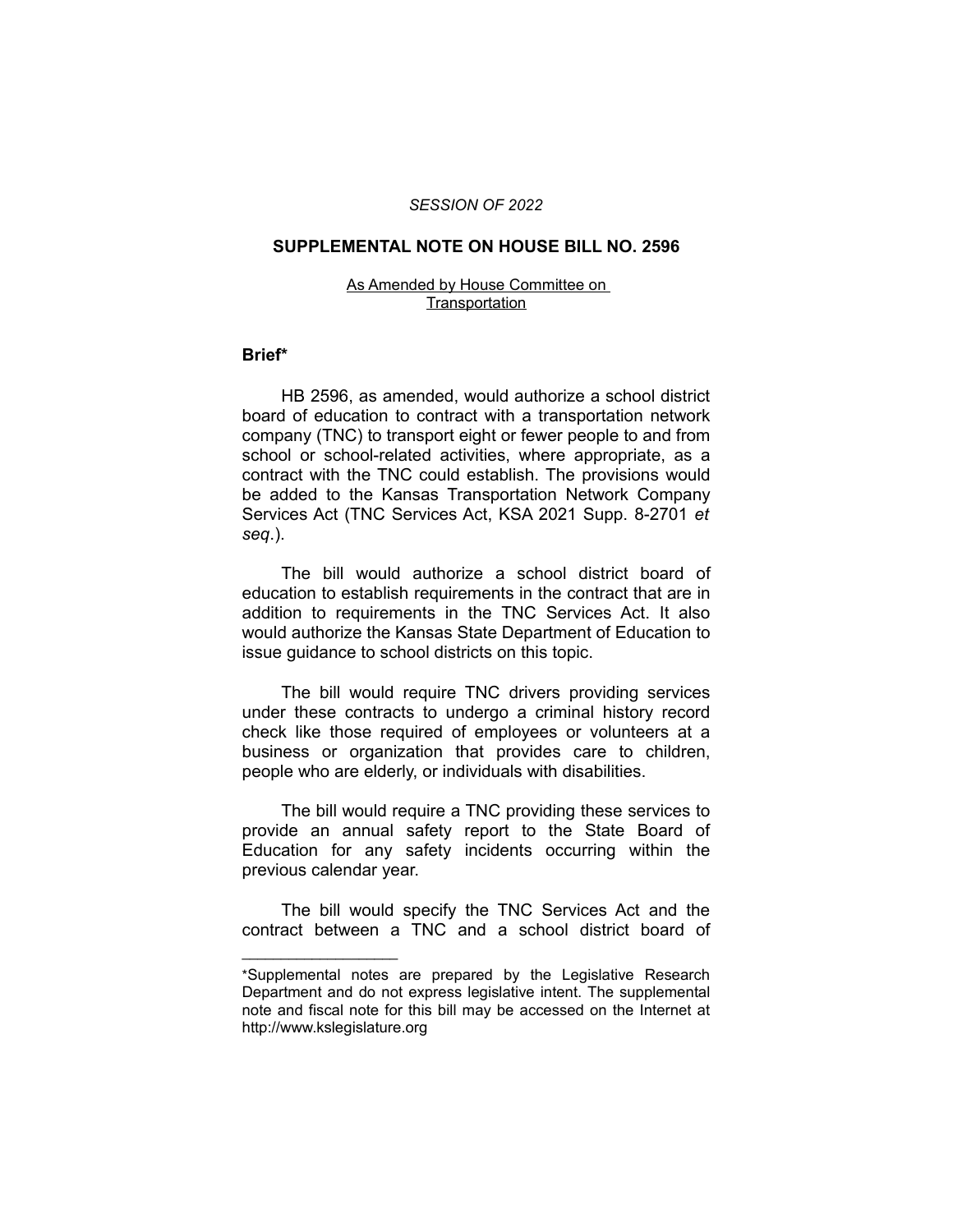education would govern the services provided, and rules and regulations of the State Board of Education concerning the transportation of students would not apply.

# **Background**

The bill was introduced by the House Committee on Transportation at the request of a representative of HopSkipDrive.

# *House Committee on Transportation*

A representative of HopSkipDrive, a TNC, provided **proponent** testimony. The proponent noted requirements for drivers in the TNC Services Act and in company policies and stated certain department of education requirements the company had seen in various states are not applicable to TNC services. Written-only proponent testimony was provided by a representative of Aligned, described as a coalition of business leaders committed to improving education in Kansas.

A representative of United School Administrators of Kansas provided **opponent** testimony, stating concerns with safety and lack of Kansas State Department of Education oversight of the TNC services.

No other testimony was provided.

The House Committee amended the bill to authorize the Kansas State Department of Education to issue guidance to school districts contracting with a TNC and to require each TNC to provide an annual safety report to the State Board of Education.